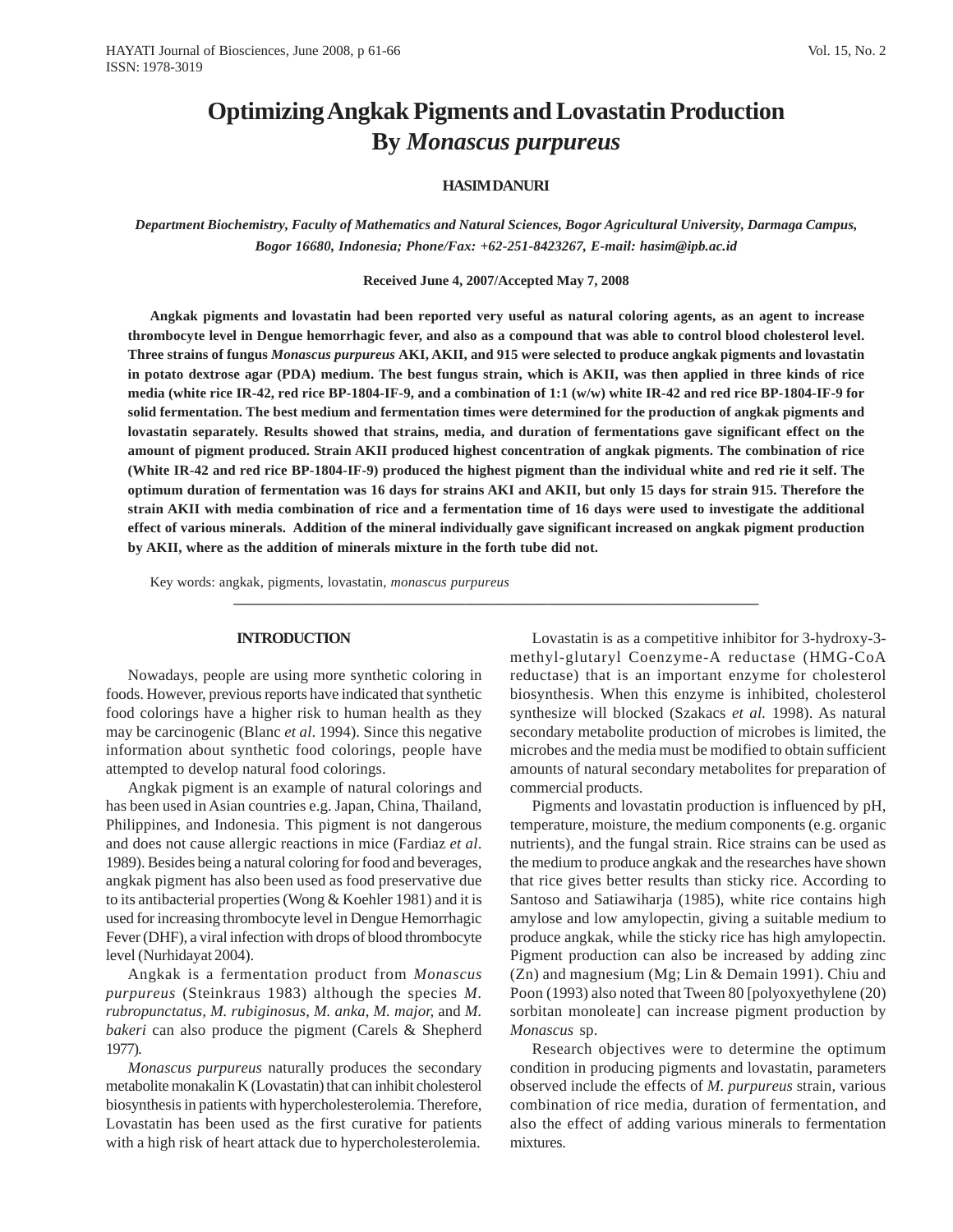# **MATERIALS AND METHODS**

**Potato Dextrose Agar Media (PDA).** Ten mg of boiled Dglucose was added to 500 ml potato extract 50% (w/v). 20 g of agar was then added and dissolved by heating. The solution was made up to 1 using distilled water. When it had been cold, 5 ml PDA was poured into a reaction tube placed in a sloped position before being sterilized by autoclaving at  $121 \text{ }^{\circ}\text{C}$  in 1 atmosphere pressure for 1 hour before being left to cool.

**Rejuvenation and Inoculums (Starter) Preparation.** Three strains of *M. purpureus* were used in this study; *M. purpureus* 915, AKI, and AKII are from the collection at the Microbiology laboratory, LIPI, Cibinong, Bogor, Indonesia. Rejuvenation of the *M. purpureus* isolates was carried out in laminar cabinet using aseptic conditions. Pure isolates of *M. purpureus* are inoculated into PDA, and then those were incubated at  $25\text{-}30\text{ }^{\circ}\text{C}$ for 16 days.

Starter medium was made from 40% (w/v) rice flour as a source of carbon (Sutrisno 1987),  $0.15\%$  (w/v)  $NH<sub>4</sub>NO<sub>3</sub>$  as source of nitrogen, and minerals  $(KH_2PO_4 \t0.25\t% (w/v);$  $MgSO_{4}$ :7H<sub>2</sub>O 0,10 % (w/v)). The mixture was then dissolved in 100 ml distilled water (Jenie & Facda 1991). pH was adjusted to 6 before the medium was sterilized. Two scratches of spores were used for inoculation and the starter culture was incubated for a week at 25-30 °C. These *M. purpureus* cultures were then used as starter cultures for solid medium fermentation.

**Growth of** *M. purpureus* **on Solid Media.** The production of pigment and lovastatin were initiated by washing the rice in distilled water, draining it before placing 25 g rice and 12.5 ml distilled water into Erlenmeyer flask and adjusting the pH to 5 by adding of 0.1 M HCl or 0.25 M KOH. The rice media was then sterilized by autoclaving at  $121 \text{ °C}$  for one hour. After cooling, the medium was inoculated with 2 ml starter culture, and then incubated at room temperature (28-33 °C) for 9-16 days. Fermentation process was ended in 16 days; the substrate was dried in an oven at 56  $\mathrm{^{\circ}C}$  for 3 days.

**Growing at** *M. purpureus* **Solid Media with Minerals Variations.** When medium supplemented with minerals was required, mineral salt mixtures were added before autoclaving the rice medium as follows. There were five different treatments: 1st treatment medium was added with 12.5 ml distilled water, 2nd treatment was added 12.5 ml mixture of minerals of  $KH_2PO_4$ 0.25% (w/v), NaNO<sub>3</sub> 0.75% (w/v), MgSO<sub>4</sub>·7H<sub>2</sub>O 0.5% (w/v),  $\rm Ca Cl_2·2H_2O$  0.005% (w/v), 3<sup>rd</sup> treatment was added 12.5 ml  $ZnSO_4$ ·7H<sub>2</sub>O 0.03 mM, 4<sup>th</sup> treatment was added 12.5 mg  $MgSO_4$ ·7H<sub>2</sub>O 12 mM, last treatment was added with 12.5 ml Tween 80 0.4%. All treatments were placed in Erlenmeyer glass. Fermentation process was ended in 16 days; the substrate was dried in an oven and refined in mortar.

**Analysis of Angkak Pigment.** Angkak powder (0.05 g) from the fermentation above was added to 10 ml methanol in glass tube in order to extract the pigment. Extraction was carried out for 24 hours in shaking incubator, and then it was vortexed and drained to obtain the filtrate. The pigment absorption was measured using a spectrophotometer. Yellow and red pigments were measured at 390 and 500 nm respectively with methanol as a blank.

**Lovastatin Analysis.** Standards of soluble lovastatin were prepared (120, 200, 500, and 1000 parts per million, ppm) then the absorption was measured at 237 nm using a UV spectrophotometer. Standard curves were prepared and used to determine the concentration of Lovastatin in samples.

Angkak powder (100 mg) was added into 900 ml of ethanol and then it was vortexed for a few minutes and centrifuged at 9,520 rpm for 15 minutes. The supernatant was removed and retained, while the pellet was extracted with another 900 ì l of 75% ethanol. The supernatant from these extractions was then mixed before the lovastatin content was analyzed as for the standards.

**Statistical Analysis.** The data was analyzed using analysis of variance (ANOVA) with confidence limits of 95% and a standard error of 0.005 using SPSS software.

#### **RESULTS**

**The Growth of** *Monascus purpureus* **in PDA Medium.** During the growth of *M. purpureus*, a process of granular liquid extrusion occurred through the point of hyphae growth. During culture growth in PDA medium, this granular liquid is initially white but gradually the color develops from yellowish to orange and finally to red, or (Table 1, Figure 1). This coloring consists of two pigments, a red pigment (*monascorubin*) and a yellow pigment (*monascoflavin*) (Wong & Kohler 1981). The mycelium growth of *M. purpureus* is also shown in Table 1.

**Media and Strains Effect on the Red and Yellow Pigments Production by** *M. purpureus***.** To test the production angkak pigments by 3 strains of *M. purpureus* (AKII, 915, and AKI), we had inoculated cultures on white rice (IR-42) contained high amylase (25-33%), red rice (BP-1924-IE-52), and a 1:1 combination of red and white rice medium and then tested pigment levels between from 0 to 16 days (Figures 2, 3, and 4). Maximum production of red and yellow pigment by the AKII strain occurred on 16<sup>th</sup> day of fermentation (Figure 2). The maximum amount of red pigment was obtained from combination rice medium, while the maximum amount of yellow pigment was obtained from white rice. The maximum amount of both red and yellow pigment produced by strain 915 occurred

| Table 1. The development of <i>M. purpueus</i> in PDA media |  |
|-------------------------------------------------------------|--|
|-------------------------------------------------------------|--|

| Duration of    | Change in colony | Mycelium number |          |         |  |
|----------------|------------------|-----------------|----------|---------|--|
| growth (days)  | color            | AKI             | AKII     | 915     |  |
| 1              | White            | $^{+}$          | $^{+}$   | $^{+}$  |  |
| 2              | white            | $++$            | $++$     | $++$    |  |
| 3              | white            | $++$            | $^{+++}$ | $++$    |  |
| $\overline{4}$ | White-yellowish  | $+++$           | $+++++$  | $+++$   |  |
| 5              | White-yellowish  | $+++$           | $+++++$  | $+++$   |  |
| 6              | White-yellowish  | $++++$          | $+++++$  | $+++$   |  |
| 7              | White-yellowish  | $++++$          | $+++++$  | $++++$  |  |
| 8              | Orange           | $+++++$         | $+++++$  | $+++++$ |  |
| 9              | Orange           | $+++++$         | $+++++$  | $+++++$ |  |
| 10             | Dark Orange      | $+++++$         | $+++++$  | $+++++$ |  |
| 11             | Dark Orange      | $+++++$         | $+++++$  | $+++++$ |  |
| 12             | Orange-red       | $++++$          | $+++++$  | $+++$   |  |
| 13             | orange-red       | $++++$          | $+++++$  | $+++$   |  |
| 14             | dark-red         | $+++$           | $++++$   | $++$    |  |
| 15             | dark-red         | $+++$           | $++++$   | $++$    |  |
| 16             | dark-red         | $++$            | $+++$    | $^{+}$  |  |

+: few, ++: medium, +++: many, ++++: numerous.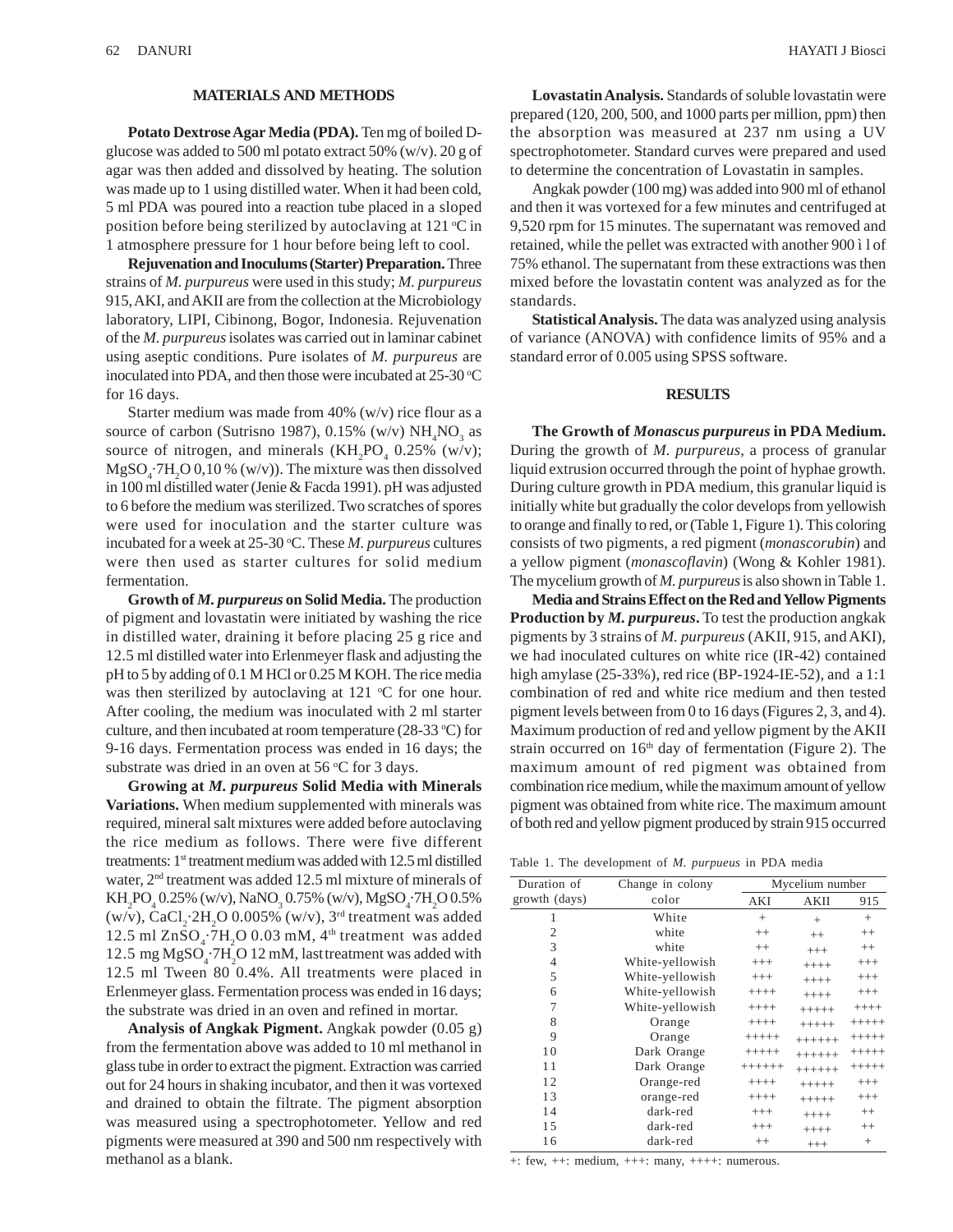

Figure 1. Production of red pigment by *M. purpureus*isolates AKI, AKII, and 915 in Potato Dextrose Agar (PDA) medium.



Figure 2. a: Red pigemnt production by *M. Purpureus* AKII in rice medium (measured in 500 nm); b: Yellow pigemnt production by *M. Purpureus* AKII in rice medium (measured in 390 nm).

on 15<sup>th</sup> day of fermentation on combination rice media (Figure 3). The AKI strain produced maximum pigments after 16 days fermentation with maximum red pigment produced using white rice medium and maximum yellow pigment using combination of rice medium. Analysis of variance (ANOVA) shows that the strains, rice media, and duration of fermentation significantly influence production of red and yellow pigments by *M. purpureus.*

The duration of fermentation influences pigment production. Table 1 shows that the potency of AKI and 915



Figure 3. a: Red pigemnt production by *M. Purpureus* 915 in rice medium (measured in 500 nm); b: Yellow pigemnt production by *M. Purpureus* 915 in rice medium (measured in 390 nm).

produce pigment are similar, while AKII strains is differ to AKI and 915, in which pigment production of AKII is the highest. Concerning to the media in producing red and yellow pigment both white rice and combination rice is similar (Figure 2, 3, and 4).

Linear regression analysis indicates that red and yellow pigments have positive correlation ( $r^2$  = 0.933), it means that when the red pigment increase, the yellow pigment produced will also increase (Table 2).

**Effects of Minerals Addition on the Production of Red and Yellow Pigments by** *M. purpureus* **AKII Using White Rice and Combination Rice Media (White and Red 1:1).** Table 1 indicates that *M. purpureus* AKII is the fungus strain which produce the highest pigment compared to the other strain. The variance analysis shows that red and yellow pigments produced by AKII with addition of minerals mixture,  $ZnSO_4$ ·7 $H_2O$ ,  $MgSO_4$ ·7 $H_2O$  and Tween 80 0.4% are significantly difference. The effects of different treatments on pigment production are shown in Figure 5 and 6. Using white rice medium, the red and yellow pigment production are decreased by 32.12 and 30.23% respectively, in comparison with the control treatment (distilled water) when mineral mixture  $(0.25\%$  (w/v)  $KH_{2}PO_{4}$ , 0,75% (w/v) NaNO<sub>3</sub>, 0.5% (w/v)  $MgSO_4$ :7H<sub>2</sub>O, 0.005% (w/v) CaCl<sub>2</sub>:2H<sub>2</sub>O) was added to the medium. For combination rice medium, red and yellow pigment production are also decreased to 70.41 and 64.94%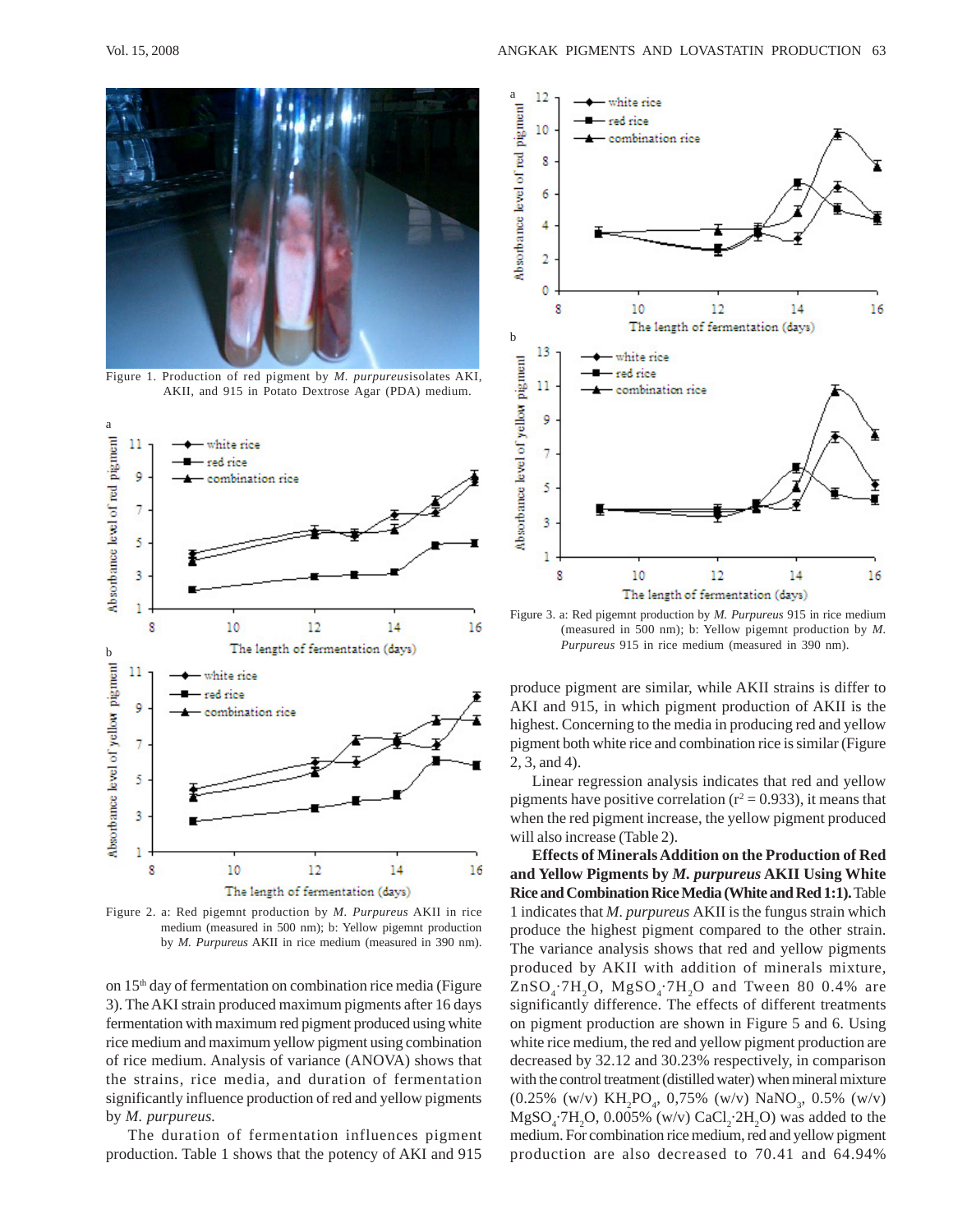respectively, when this mineral mixture is added. Statistical analysis showed these values are significantly difference to the control  $(P < 0.05)$ .

Tween 80 is able to increase pigment production by *M. purpureus* (Figure 5, 6, and 7) Using white rice medium, tween 80 increases the production of red and yellow pigments by 15.05 and 9.39% respectively, while on combination rice the increase is 18.09 and 7.61% respectively. However, it is not significantly different to the control distilled water treatment  $(P > 0.05)$ .

**Minerals Addition Effects to Lovastatin Production by** *M. purpureus* **AKII Grown in White Rice Medium.** Next, we investigated the lovastatin content that has been produced by angkak using white rice medium supplemented with mineral mixture and Tween 80 during fermentation by *M. purpureus* AKII. The results show that the content



Figure 4. a: Red pigment production by *M. Purpureus* AKI in rice medium (measured in 500 nm); b: Yellow pigemnt production by *M. Purpureus* AKI in rice medium (measured in 390 nm).

Table 2. Correlation test result between red pigment, yellow pigment, lovastatin level, and fermentation length

|                           | Correlation (r) |         |            |              | Sig probabilities (1-tailed) |                          |            |              |
|---------------------------|-----------------|---------|------------|--------------|------------------------------|--------------------------|------------|--------------|
| Fixed variables           | Red             | Yellow  | Lovastatin | Fermentation | Red                          | Yellow                   | Lovastatin | Fermentation |
|                           | pigment         | pigment |            | length       | pigment                      | pigment                  |            | length       |
| Red pigment               | 1.000           | 0.964   | 0.520      | 0.633        | ٠                            | 0.000                    | 0.403      | 0.000        |
| Yellow pigment            | 0.964           | 1.000   | 0.088      | 0.665        | 0.000                        | $\overline{\phantom{a}}$ | 0.338      | 0.000        |
| Lovastatin                | 0.520           | 0.088   | 1.000      | 0.135        | 0.403                        | 0.338                    |            | 0.261        |
| Fermentation Length       | 0.633           | 0.665   | 0.135      | 1.000        | 0.000                        | 0.000                    | 0.261      |              |
| R                         | 0.971           |         |            |              |                              |                          |            |              |
| Determination Coefficient | 0.944           |         |            |              |                              |                          |            |              |
| $\mathbb{R}^2$            | 0.933           |         |            |              |                              |                          |            |              |

Red pigment absorbance give positive correlation with yellow pigment absorbance  $(r = 0.964)$  and red pigment absorbance give no correlation with lovastatin production  $(r = 0.052)$ , neither with the yellow pigment absorbance. Fermentation length also make a positive correlation with red and yellow pigment absorbance ( $r = 0.633$ ), but lack of correlation with lovastatin production ( $r = 0.135$ ).



Figure 5. The effect of adding minerals to production of a: Red pigment in white rice medium by *M. Purpureus* AKII (measured in 500 nm); b: Yellow pigment in white rice medium by *M. Purpureus* AKII (measured in 390 nm).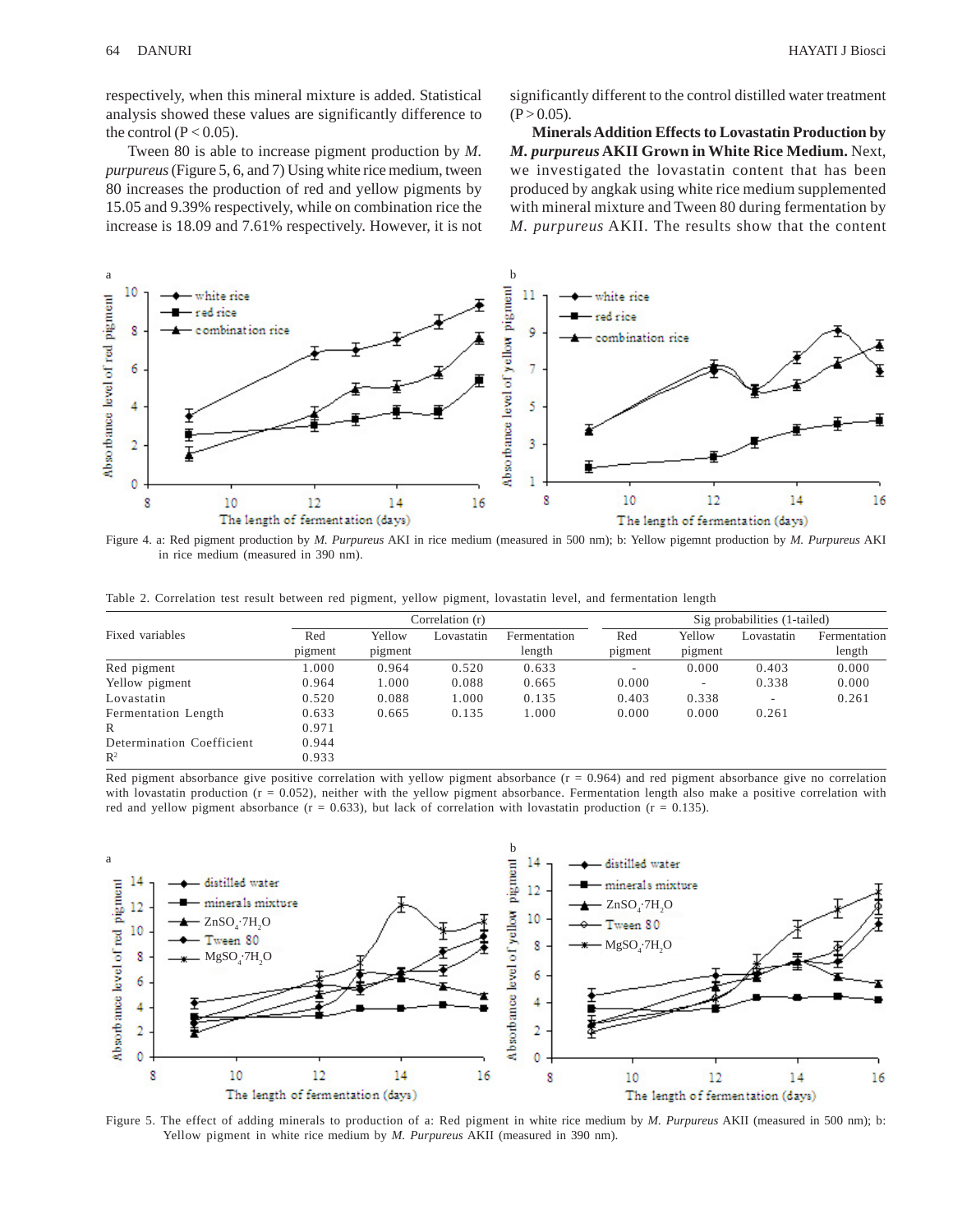of lovastatin is varying, depends on the treatment (Figure 7).

Variance analysis indicates that treatments gave significantly effect on lovastatin produced (Figure 7). The



Figure 6. The effect of adding minerals on production of a: Red pigment in combination rice (red:white 1:1) by *M. Purpureus* AKII (measured in 500 nm); b: Yellow pigment in combination rice (red:white 1:1) by *M. Purpureus* AKII (measured in 390 nm).



Figure 7. The effect of adding minerals on lovastatin levels (ppm) in angkak production by *M. Purpureus* AKII. Key: Same letter under each treatment indicates that the treatments give no significant results.

highest concentration of lovastatin is obtained from angkak when Tween 80 is added in its production. The average value for 5 replicates is  $254.934 \pm 9.656$  ppm or an increase of 40.78% compared to the control. This result was supported by t-Test which shows a significant difference from the control. In contrast, the average lovastatin content from angkak produced with added mineral mixture was increased by 8.81% but this is not significantly different to control using the Duncan multiple range tests. The addition of  $\text{ZnSO}_4$ :7H<sub>2</sub>O increased lovastatin content to 22.53% respectively (not significant compared to control group), whereas adding  $MgSO<sub>4</sub>$ :7H<sub>2</sub>O will decrease the pigment content by 4.11% (significant compared to control group). ANOVA test indicated that red pigment production correlated positively to the yellow pigment production  $(r = 0.96)$  and that there is no positive correlation between red pigment and lovastatin ( $r = 0.052$ ) or yellow pigment and lovastatin ( $r = 0.088$ ).

#### **DISCUSSION**

The results show that AKII and AKI strains produce maximum pigment on day 16 of fermentation, while 915 strain produced maximum pigment on the 15<sup>th</sup> day of fermentation. According to Jenie and Facda (1991), fermentation to produce pigment needs 16 days. The decrease of pigment during fermentation is caused by decomposition of pigment and change in pigment structure. The chromophor group of pigment is degraded, which results in decreased pigment absorption.

Wong and Koehler (1981) indicated that the growth of *M. purpureus* and pigment production are influenced by the amount of carbon and nitrogen in the media, and that the amount of carbon and nitrogen will determine the amount and the type of pigments.

Steinkraus (1983) said that pigment can be produced from several rice strains with high amylose (25-33%), more pigment production will be obtained using rice with low amylopectin (Santoso & Satiawiharja 1985). The use of sticky rice will inhibit the growth of *M. purpureus*.

*M. purpureus* produces protease and amylase enzymes which break down proteins and amylose respectively. Every strain of *M. purpureus* has the capability to produce enzyme amylase. The more amylase which the strain produces, the more amylose can be hydrolyzed into glucose that will produce more pigment. Glucose is needed for source of energy during the development of secondary metabolic. Amylose in white rice is higher than in red rice; therefore, white rice will produce more red and yellow pigment (Santoso & Satiawihardja 1985).

Rice consists of carbohydrate, protein, vitamin B1, phosphate, potassium, and zinc. Vitamin B1 in red rice is higher than in white rice (Santoso & Satiawihardja 1985). Vitamin B1 (Lin 1973), amino acids, and zinc (Lin & Demain 1991) can influence pigment production. Vitamin B1 (Thiamin Pyrophosphate) is as coenzyme or prosthetic group in complex of a pyruphate dehydrogenase enzyme that catalyses the conversion of pyruvate into acetyl-CoA in glucose metabolism. According to Chen and Johns (1994), *M. purpureus* pigment is produced through a polyketide pathway